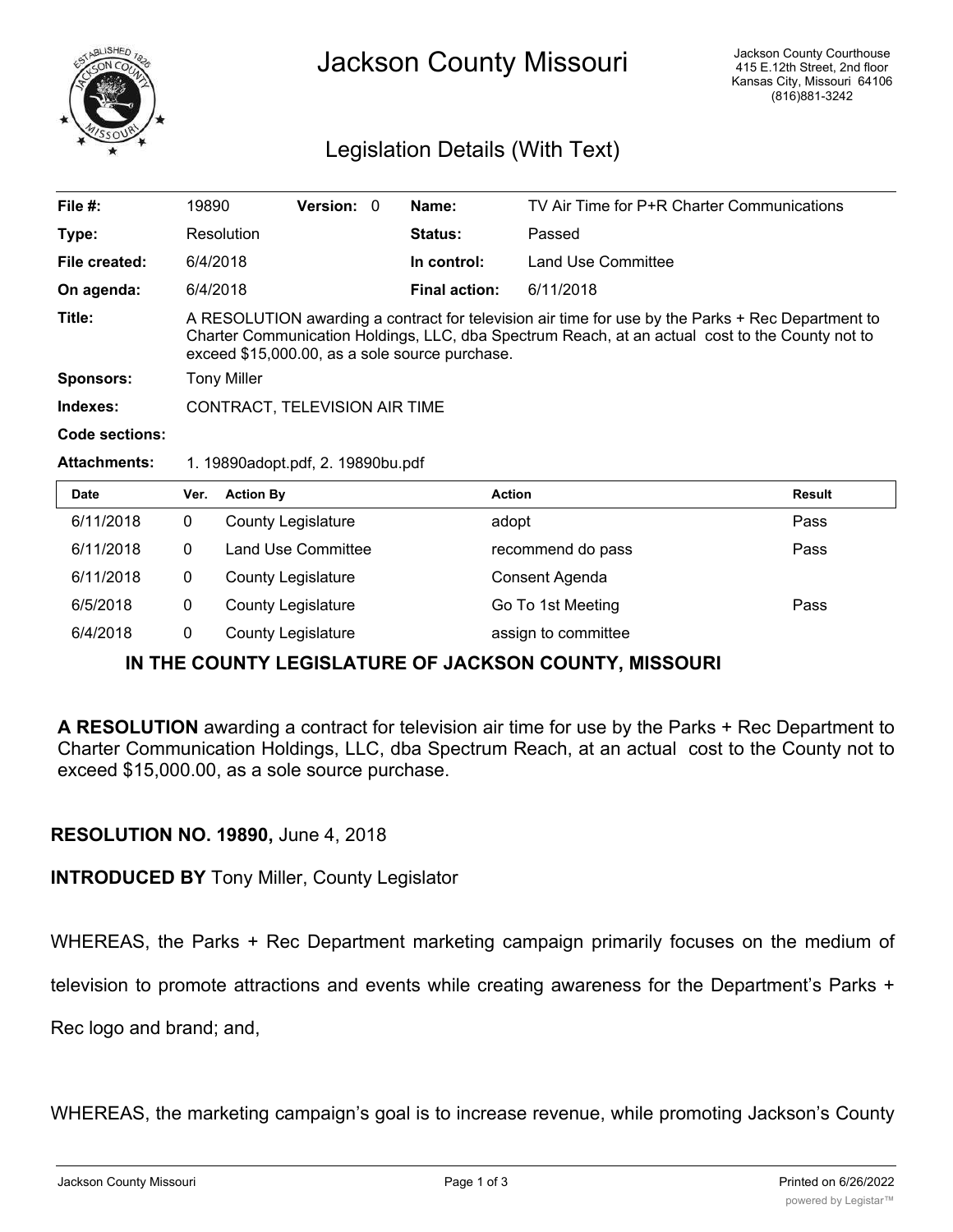website; and,

WHEREAS, the Department of Finance and Purchasing recommends a contract for airtime with Charter Communication Holdings, LLC, dba Spectrum Reach, which will include thirty- second cable ads placed on a variety of cable networks throughout Jackson County as well as metro-wide advertising; and,

WHEREAS, the campaign includes thirty-second ads on non-traditional viewing platforms including on demand, mobile devices, AT&T, and Direct TV, and select third-party network apps; and,

WHEREAS, pursuant to section 1030.1 of the County Code, the Department of Finance and Purchasing, after conducting research on the availability of the needed services in the Jackson County market, recommends the award of a contract to Charter Communications Holdings as a sole source, as only the Spectrum Reach program offers the capability of combining cable television air time with non-traditional viewing platforms such as "on-demand" viewing, mobile devices, Direct TV, and third-party applications; now therefore,

BE IT RESOLVED by the County Legislature of Jackson County, Missouri, that award be made as recommended by the Department of Finance and Purchasing and that the Department be and hereby is authorized to execute any documents necessary to the accomplishment of the award; and,

BE IT FURTHER RESOLVED that the Department of Finance and Purchasing is authorized to make all payments, including final payment on the contract.

Effective Date: This Resolution shall be effective immediately upon its passage by a majority of the Legislature.